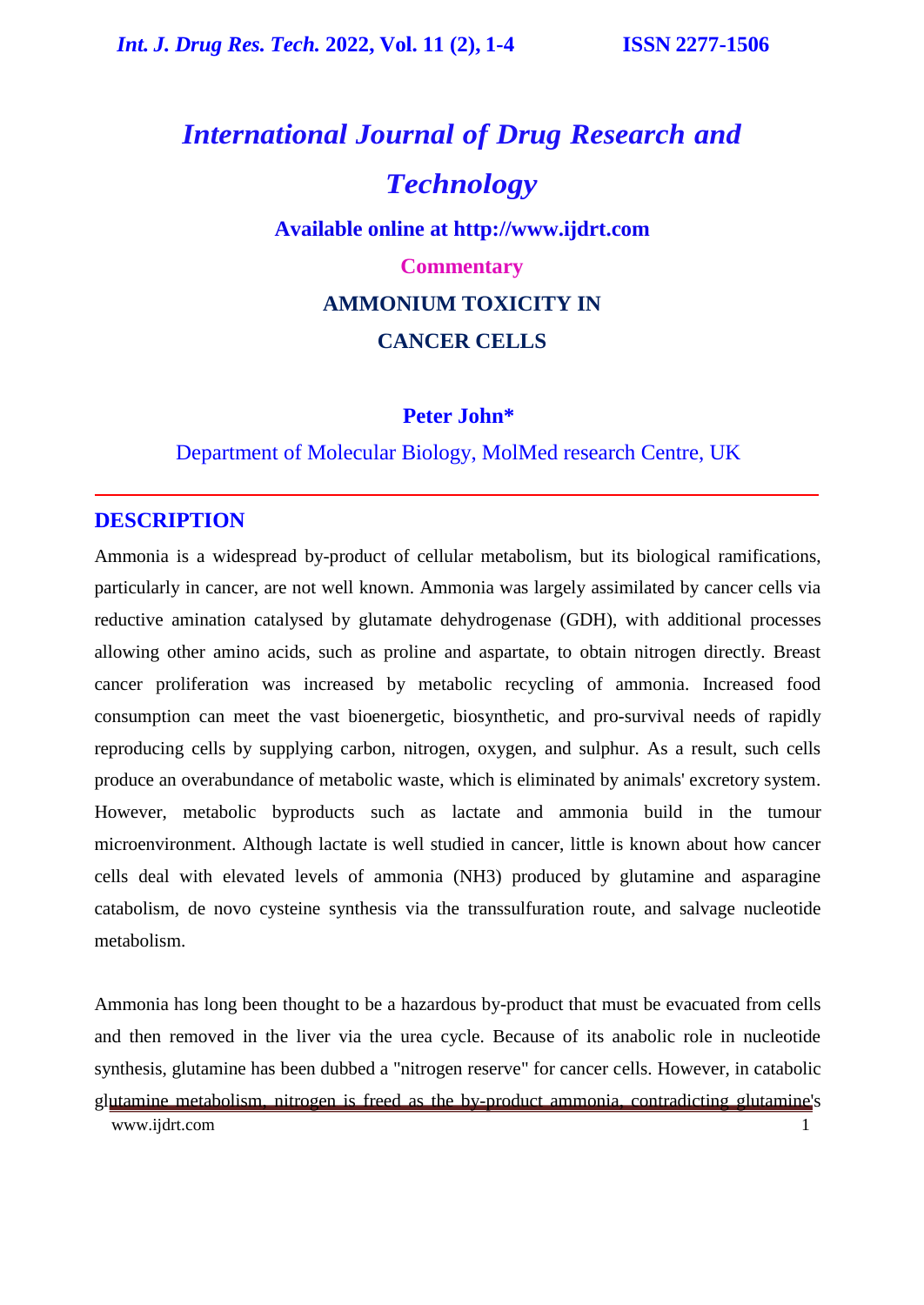### *Int. J. Drug Res. Tech.* **2022, Vol. 11 (2), 1-4 ISSN 2277-1506**

role as a nitrogen store. Ammonia's fate in the metabolism of proliferating cells and tumors is unknown.

Carbamyl phosphate synthetase I (CPS1), the ATP-dependent, rate-limiting step of the urea cycle; glutamate dehydrogenase (GDH), a NAD(P)H-dependent enzyme that catalyzes reductive amination of -ketoglutarate; and glutamine synthetase (GS), which catalyzes the ATP-dependent amination of glutamate to generate glut The Cancer Genome Atlas transcriptome data for ammonia-assimilating enzymes in healthy and malignant tissues found that GS and GDH mRNA expression was considerably raised across multiple cancer subtypes, although CPS1 expression was only enhanced in colon. GS and GDH are widely expressed in healthy tissues, whereas CPS1 is only found in the liver. Both GS and GDH were shown to be overexpressed in breast tumors.

Specifically, GS and GDH expression is higher in ER-positive breast tumors than in other subtypes. We looked at whether free ammonia may be assimilated into metabolic pathways because several processes generate ammonia in addition to glutaminolysis. Ammonia at supraphysiological concentrations is harmful to neurons and is sometimes considered to be hazardous to tumor cells as well. However, even at concentrations that were hazardous to native human astrocytes, NH4Cl was not harmful to tumor cells. High amounts of ammonia have been demonstrated to trigger autophagy in tumor cells in previous studies.

Metabolic reprogramming is a well-known cancer symptom. Metabolic proteins and/or metabolites can affect gene and protein expression, making them possible diagnostic and prognostic biomarkers. Certain metabolites, such as lactate and amino acid, have yielded reliable results, and their changes in serum reflect metabolic changes in tumor tissue. Many studies have been conducted to find serum biomarkers for HCC diagnosis that are related to metabolism. Cancer cells rely on glutamine for survival and growth in addition to glucose. Glutamine catabolism is accompanied by alanine and ammonia secretion, resulting in the loss of most glutamine amino groups from the cell rather than their incorporation into other molecules. They contribute to the buildup of ammonia in the tumor microenvironment when combined with other amino acid metabolism.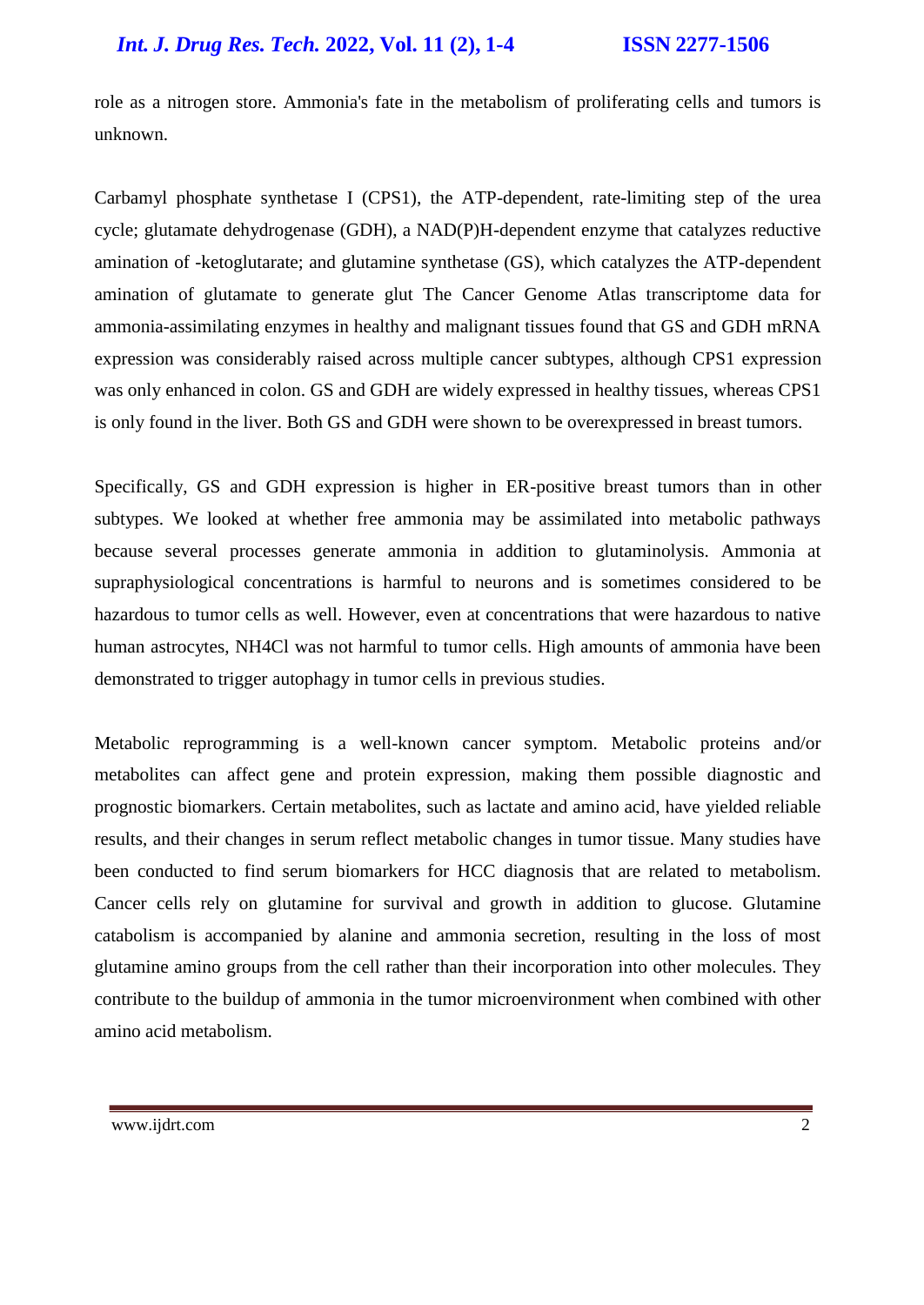### *Int. J. Drug Res. Tech.* **2022, Vol. 11 (2), 1-4 ISSN 2277-1506**

Ammonia metabolism appears to play a variety of roles in cancer. The liver is an ideal metabolic model that regulates body energy metabolism by physiologically regulating various metabolites such as sugars, lipids, amino acids, and the urea cycle. Normal liver cells produced less ammonia but expelled more urea than cancer cells, according to cell tests. The expression of CPS1 may have a minor impact on urea metabolism in cancer cells.

Furthermore, the urea cycle may help cancer cells proliferate by detoxifying excessive levels of ammonia. It is still difficult to find accurate non-invasive biomarkers that may be utilized broadly. Many plasma/serum metabolic indicators for the early diagnosis of HCC have been reported to date. However, because most clinical laboratories are unable to detect biomarkers, only a handful have been employed in the clinical diagnosis of HCC. HCC patients had considerably greater serum urea than healthy controls and patients with other liver disorders. Furthermore, patients with lung cancer, breast cancer, and colorectal cancer had considerably greater serum urea.

### **CONFLICT OF INTEREST**

None.